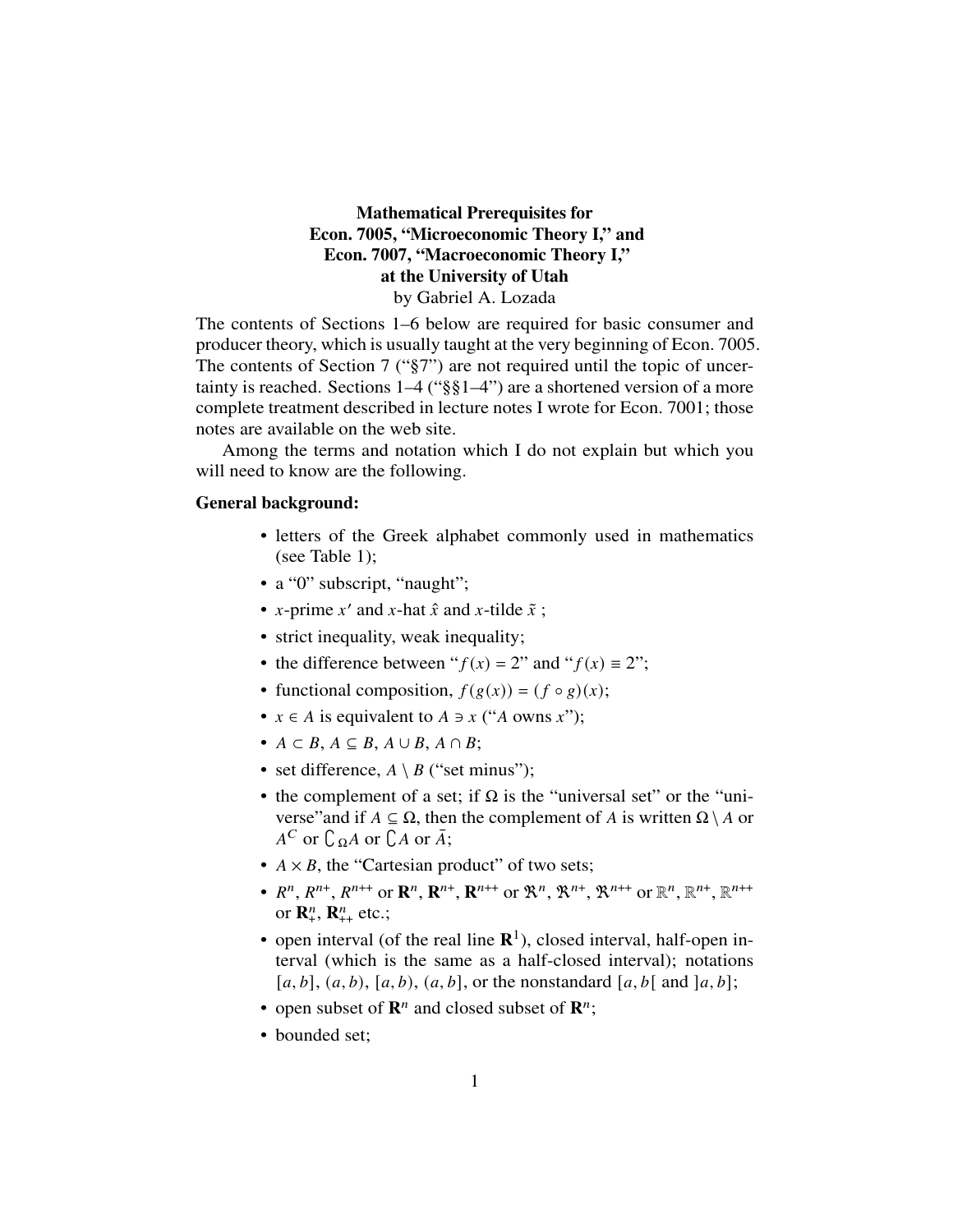| $\alpha$             |                   | alpha                                |
|----------------------|-------------------|--------------------------------------|
| $\beta$              |                   | beta                                 |
| $\gamma$             | $\Gamma$          | gamma                                |
| $\overline{\delta}$  | $\Delta$          | delta                                |
| $\epsilon, \epsilon$ |                   | epsilon                              |
| $\zeta$              |                   | zeta                                 |
| $\eta$               |                   | eta                                  |
| $\theta, \vartheta$  | $\Theta$          | theta                                |
| $\iota$              |                   | iota                                 |
| $\kappa$             |                   | kappa                                |
| $\lambda$            | $\Lambda$         | lambda                               |
| $\mu$                |                   | mu                                   |
| $\boldsymbol{\nu}$   |                   | nu                                   |
| $\xi$                | Ξ                 | xi (pronounced 'zi')                 |
| $\overline{o}$       |                   | omicron (same as Roman 'o')          |
| π                    | $\prod$           | pi                                   |
| $\rho$ , $\varrho$   |                   | rho (the 'h' is silent)              |
| $\sigma$             | Σ                 | sigma                                |
| $\tau$               |                   | tau                                  |
| $\upsilon$           | $\Upsilon$        | upsilon                              |
| $\phi, \varphi$      | Ф                 | phi                                  |
| $\chi$               |                   | chi (pronounced 'ki')                |
| $\psi$               | $\overline{\Psi}$ | $\overline{psi}$ (the 'p' is silent) |
| $\omega$             | $\Omega$          | omega                                |

Table 1. Upper-case Greek letters are not listed if they are the same as the Roman upper-case form. Neither the lower-case omicron nor the lower-case upsilon is ever used in mathematical formulas; neither are variant forms of the lower-case pi (" $\overline{\sigma}$ ") and sigma (" $\varsigma$ "). The lower-case epsilon (" $\epsilon$ ") should not be confused with the set-inclusion sign (" $\epsilon$ ").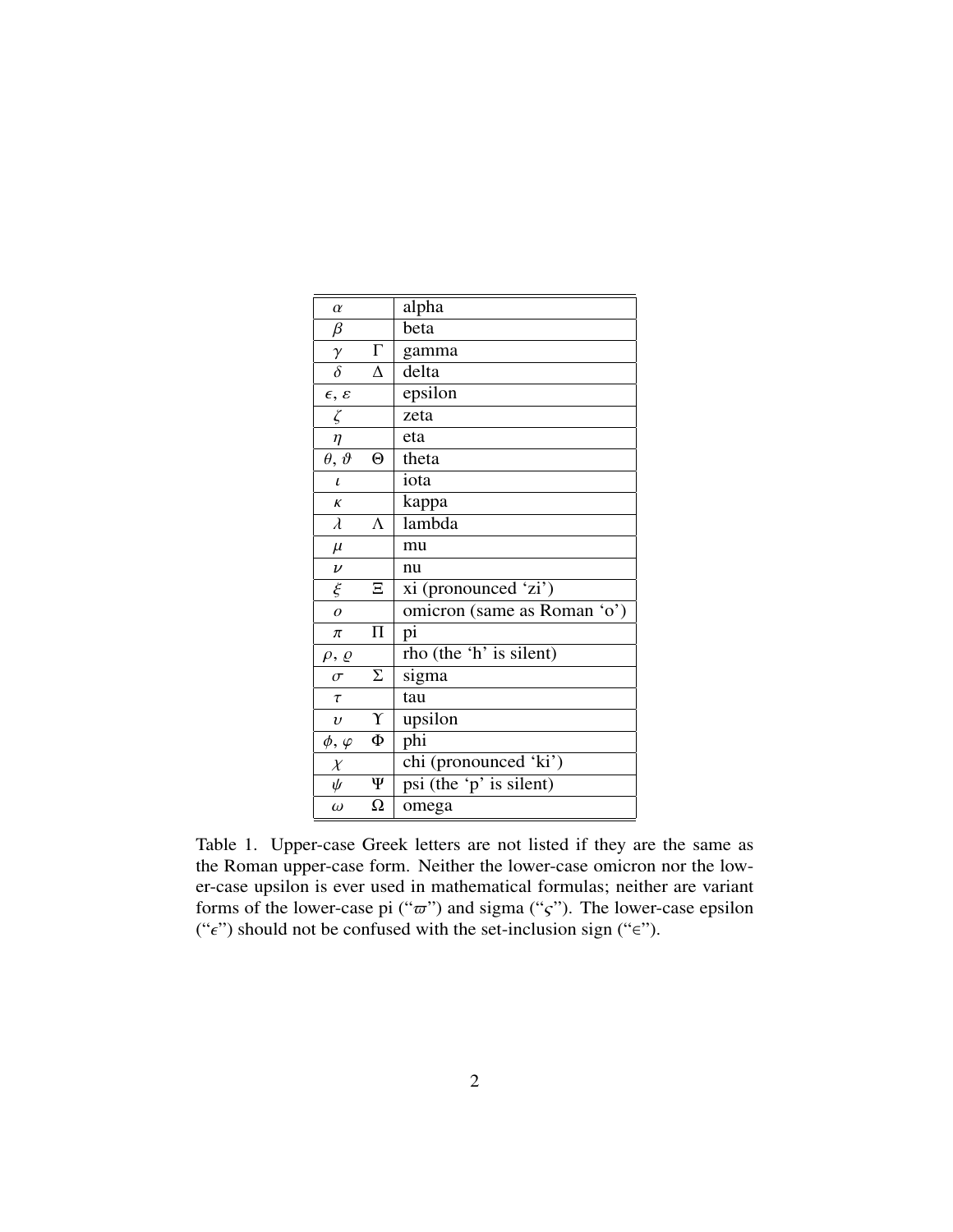- vector inequalities  $x \ge y$ ,  $x > y$ ,  $x \gg y$ ,  $x \ge y$ ,  $x \gg y$  (usage varies with authors; see p. 475 of Varian);
- "scalar product," also known as "dot product";
- monotonic function;
- Taylor series representation of a function,  $f(x) \approx \sum_{n=0}^{\infty} (x-a)^n f^{(n)}(a)/n!$ (and the Maclaurin series, which is a Taylor Series expansion around  $a = 0$ :
- explicit definition of a function and implicit definition of a function;
- abbreviations for therefore ∴ and because ∵ and "for all" ∀ and "there exists"  $\exists$  and "such that" or "subject to" s.t.:
- sufficient condition,  $\implies$ , necessary condition,  $\Longleftarrow$ , necessary and sufficient condition,  $\Longleftrightarrow$ , "iff" ("if and only if"; equivalence);<sup>1</sup>
- ¬ or ∼ to denote logical negation ("not") (though ∼ can also be used as a synonym for  $\approx$ , "approximately equal to")<sup>2</sup>;
- converse;
- contrapositive;
- the terms "or" and "and" in mathematics ("or" is always understood to be the "inclusive or," meaning that 'A or  $B$ ' is false if both  $A$  and  $B$  are false but it is true in all other cases, and in particular it is true if both  $A$  and  $B$  are true; ' $A$  and  $B$ ' is false unless both  $A$  and  $B$  are true; "exclusive or," or "xor," we will not use in this course, but in case you are curious, it is false if both  $A$  and  $B$ are true (unlike 'A or  $B$ '), and it is false if both A and B are false; 'A xor  $B$ ' is true if and only if exactly one of A or  $B$  is true);
- proof by contradiction (proving A by showing that "not  $A$ " implies a contradiction;
- proof by induction (prove a statement true for a small integer  $n_0$ ; assume it true either for one larger integer  $n_1$  ("weak induction") or, equivalently, for all integers in  $[n_0, n_1]$  ("strong induction"); then prove the statement true for  $n_1 + 1$ );
- "Q.E.D." (Latin, "quod erat demonstrandum"), meaning "which had to be demonstrated;" also signified by  $\Box$  or by  $\Box$  or by // or  $by$  ////;

<sup>&</sup>lt;sup>1</sup>It is fine to write, for example, " $2x = 17 \implies x = 17/2$ ." Never instead write the nonsensical " $2x = 17 = x = 17/2$ ." In other words, never confuse  $\implies$  and  $=$ .

<sup>&</sup>lt;sup>2</sup>Do not use imprecise words such as "opposite" or "inverse" when you mean "negation."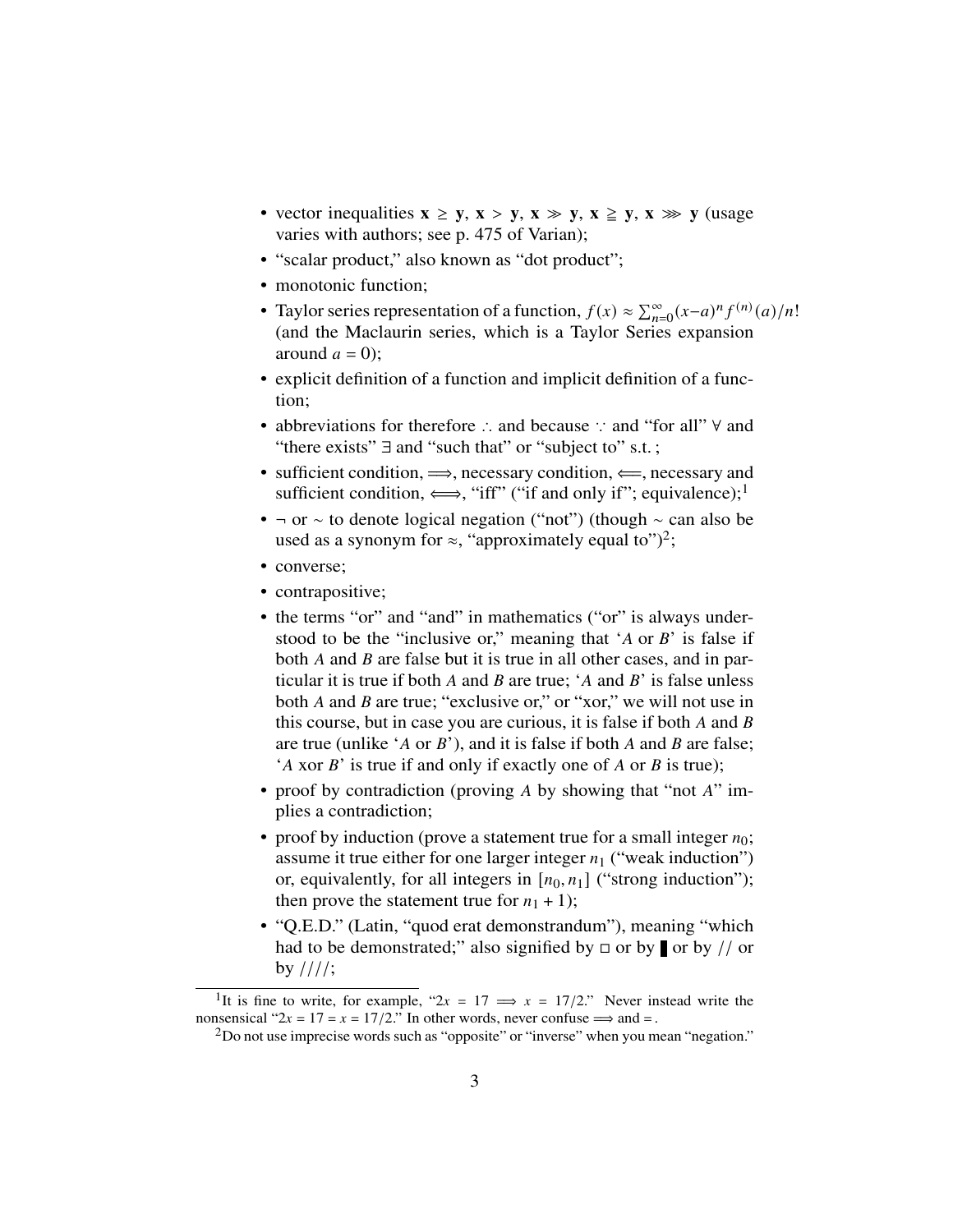- the symbol  $\approx$  (which is the most common symbol for "is approximately equal to" in the U.S.A.) and the symbol  $\approx$  (which in the International Unicode standard means "is approximately equal to" but which in the U.S.A. is usually used in geometry to denote congruence (and in graph theory to denote isomorphic groups));
- homogeneous functions of degree *k* (namely,  $f(\lambda \mathbf{x}) = \lambda^k f(\mathbf{x})$ );
- homothetic functions (though we will review these).

# Section 1:

- matrix, symmetric matrix;
- matrix transposition (denoted  $A^T$  or  $A'$ );
- matrix determinant, |A| (vs. absolute value of a scalar) (note that  $\begin{array}{c} \hline \end{array}$  $\overline{a}$ a 2<br>5a 6 6  $\vert = a \vert$ 1 5 2 6  $|$  and  $|$  $\overline{a}$  $5a$  $2a$ 6a  $= a^2$ 1 5 2 6 whereas  $\begin{bmatrix} a \\ 5c \end{bmatrix}$  $5a$ a2  $6a$  $= a \left[ \frac{1}{5} \right]$ 5 2 6  $\big]$ );
- $C<sup>n</sup>$  function;
- $f: \mathbf{R}^n \to \mathbf{R}^1$ , domain, range, image of x under f, f maps its domain into its range,  $f$  is a mapping from its domain into its range (the ideas of a mapping being "one-to-one" or "onto" will be explained if those ideas are needed);
- notation such as  $f'_{3}$  $\frac{3}{3}$  and  $f''_{42}$ ;
- gradient vector  $\nabla f(\mathbf{x})$ , Hessian matrix  $\nabla^2 f(\mathbf{x})$ ;
- Jacobian matrix (see (12) below; it is square, but Jacobian matrices do not have to be square);
- linear combination of two vectors (e.g.,  $\alpha x + \beta y$ );
- convex combination of two vectors (e.g.,  $\alpha x + \beta y$  with  $\alpha \geq 0$ ,  $\beta \geq 0$ , and  $\alpha + \beta = 1$ ;
- convex set:
- convex function, strictly convex function (namely  $f''(x) > 0$  except possibly on a set of measure zero, where  $f''(x) = 0$ , e.g.,  $f(x) = x<sup>4</sup>$ ), concave function, strictly concave function;
- quadratic form (for example,  $f(x_1, x_2, x_3) = x_1x_2 3x_1x_3 + 4x_2x_2 =$  $[x_1 \ x_2 \ x_3] \begin{bmatrix} 0 \\ 1 \end{bmatrix}$ 1/2 −3/2 1/2 4 0 −3/2  $\boldsymbol{0}$  $\boldsymbol{0}$  $\left| \right| x_1$  $\ddot{x_2}$  $\frac{1}{x_3}$  ), positive definite, positive semidefinite, negative definite, negative semidefinite;
- contour line, upper level set (upper contour set), lower level set (lower contour set), quasiconcavity, quasiconvexity.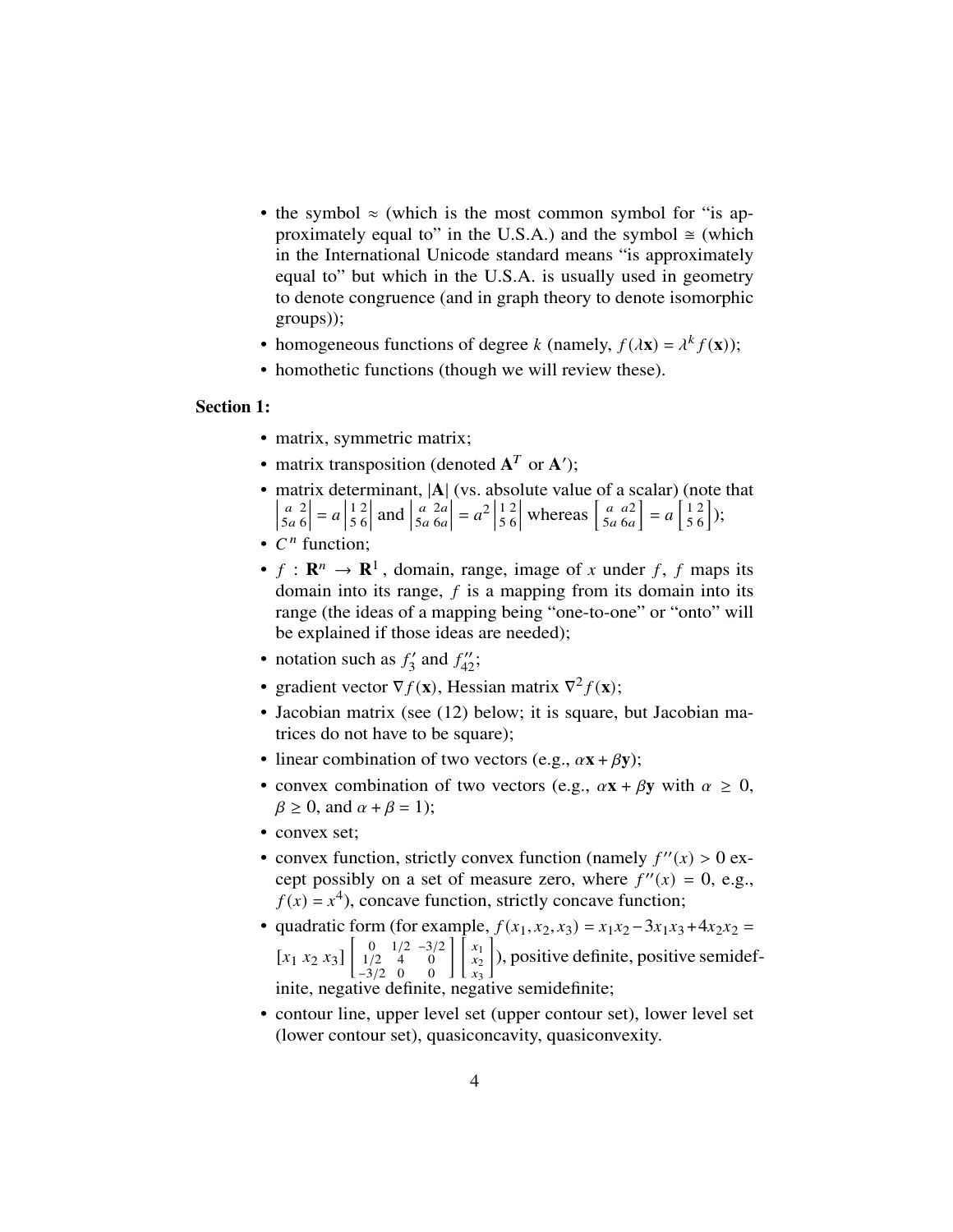- Section 2: admissible point, local minimum point, local maximum point, local minimum value, local maximum value, extreme points, extreme values; the <sup>∗</sup> notation as traditionally denoting optima.
- Section 3: binding and nonbinding inequality constraints, strict local minimum (namely  $x^*$  such that  $f(x) > f(x^*)$  (strictly) for all x in a neighborhood of  $x^*$ ), strict local maximum.
- **Section 4:** global minimum (namely  $x^*$  such that  $f(x) \ge f(x^*)$  for all x), global maximum, unique global minimum (namely  $x^*$  such that  $f(x)$ )  $f(x^*)$  for all  $x \neq x^*$ ), unique global maximum.
- Section 5: endogenous variables, exogenous variables, dependent variables, independent variables, differential of a function of multiple variables, matrix inverse, Cramer's Rule.

Section 6: no additional new terms or notation.

Section 7: probability of an event, " $\{x : f(x) = 6\}$ ," " $\sum_i x_i$ ," " $\int f(x) dx$ ," "fair" random process.

#### 1. Convexity, Quadratic Forms, and Minors

Let A denote a matrix. It does not have to be square. A "minor of A of order  $r$ " is obtained by deleting all but r rows and r columns of A, then taking the determinant of the resulting  $r \times r$  matrix.

Now let A denote a square matrix. A "**principal minor** of A of order  $r$ " is obtained by deleting all but  $r$  rows and the *corresponding*  $r$  columns of  $A$ , then taking the determinant of the resulting  $r \times r$  matrix. (For example, if you keep the first, third, and fourth rows, then you have to keep the first, third, and fourth columns.) A principal minor of  $\bf{A}$  of order  $\bf{r}$  is denoted by  $\Delta_r$  of **A**.

Again let A denote a square matrix. A "leading principal minor of A of order r" is obtained by deleting all but the *first* r rows and the *first* r columns of A, then taking the determinant of the resulting  $r \times r$  matrix. A leading principal minor of **A** of order r is denoted by  $D_r$  of **A**. A square matrix of dimension  $n \times n$  has only 1 leading principal minor of order r for  $r = 1, \ldots, n$ .

Example. Suppose  $A =$  $\overline{\mathsf{L}}$ 1 5 9 13 2 6 10 14 3 7 11 15 4 8 12 16  $\begin{array}{c} \begin{array}{c} \begin{array}{c} \end{array} \\ \begin{array}{c} \end{array} \end{array} \end{array}$ . This matrix is not symmetric.

Usually one is interested in the minors only of symmetric matrices, but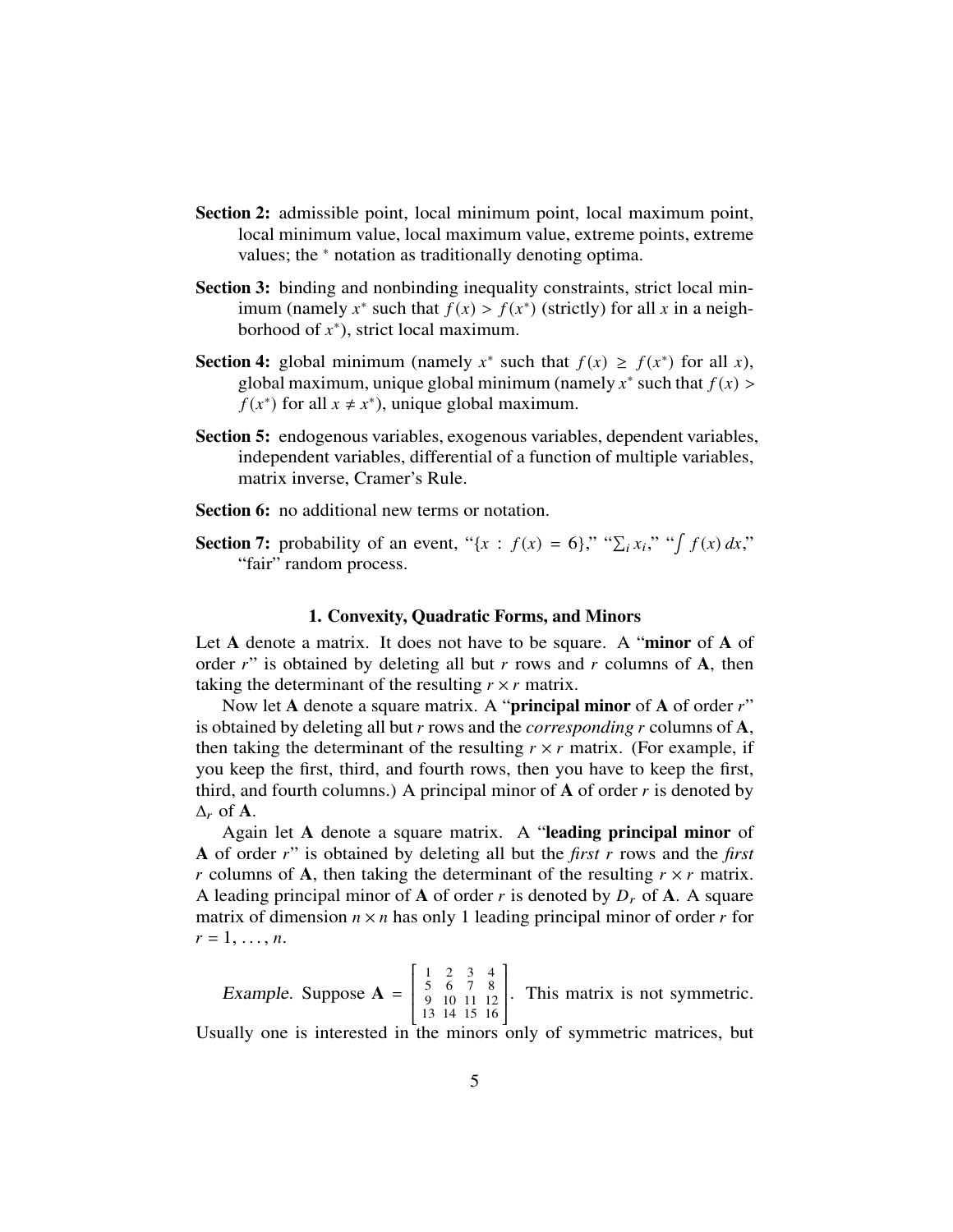there is nothing wrong with finding the minors of this non-symmetric matrix.

• The leading principal minor of order 1 of **A** is  $D_1 = |1|$ . There are four principal minors of order 1 of A; they are the  $\Delta_1$ 's:  $|1| = D_1$ , [6], [11], and [16]. There are sixteen minors of A of order 1.

• The leading principal minor of order 2 of **A** is  $D_2 = \begin{bmatrix} 1 & 0 \\ 0 & 0 \end{bmatrix}$ 

  . There are six principal minors of order 2 of **A**; they are the  $\Delta_2$ 's:  $\vert$  =  $D_2$  (from rows and columns 1 and 2),    (from rows and columns 1 and 3),  $\Big|$  (from rows and columns 1 and 4),  $\int$  (from rows and columns 2 and 3),  $\Big|$  (from rows and columns 2 and 4), and  $\left| \begin{array}{c} 2 & 1 \end{array} \right|$   $\begin{array}{c} \n \downarrow \\ \n \downarrow \\ \n \downarrow \n \end{array}$ (from rows and columns 3 and 4).

There are thirty-six minors of A of order 2.

• The leading principal minor of order 3 of **A** is  $D_3 = \begin{bmatrix} 1 & 0 \\ 0 & 0 \end{bmatrix}$   $\begin{array}{c} \begin{array}{c} \begin{array}{c} \begin{array}{c} \end{array} \\ \end{array} \\ \begin{array}{c} \end{array} \end{array} \end{array}$ .

There are four principal minors of order 3 of A; they are the  $\Delta_3$ 's:  $\begin{array}{c} \begin{array}{c} \begin{array}{c} \end{array} \\ \begin{array}{c} \end{array} \end{array} \end{array}$   $\begin{array}{c} \n\end{array}$ =  $D_3$  (from rows and columns 1, 2, and 3),  $\begin{array}{c} \begin{array}{c} \begin{array}{c} \end{array} \\ \begin{array}{c} \end{array} \end{array} \end{array}$ (from rows and columns 1, 2 and 4),  $\begin{array}{c} \hline \end{array}$   $\begin{array}{c} \hline \end{array}$ (from rows and columns 1, 3 and 4), and  $\begin{array}{c} \hline \end{array}$   $\begin{array}{c} \hline \end{array}$ (from rows and columns 2, 3 and 4).

There are sixteen minors of A of order 3.

- The leading principal minor of order 4 of **A** is  $D_4 = |A|$ . There is only one principal minor of order 4 of A; it is  $\Delta_4$  and it is equal to |A|.
	- There is only one minor of order 4 of  $\bf{A}$ ; it is  $|\bf{A}|$ .

[End of Example]

Let f be a  $C^2$  function mapping  $S \subset R^n$  into  $R^1$ . Denote the Hessian matrix of  $f(\mathbf{x})$  by  $\nabla^2 f(\mathbf{x})$ ; this matrix has dimension  $n \times n$ . Let " $D_r$  of  $\nabla^2 f(\mathbf{x})$ " denote the *r*th-order leading principal minor of the Hessian of f. Let " $\Delta_r$  of  $\nabla^2 f(\mathbf{x})$ " denote all the *r*th-order principal minors of the Hessian of  $f$ .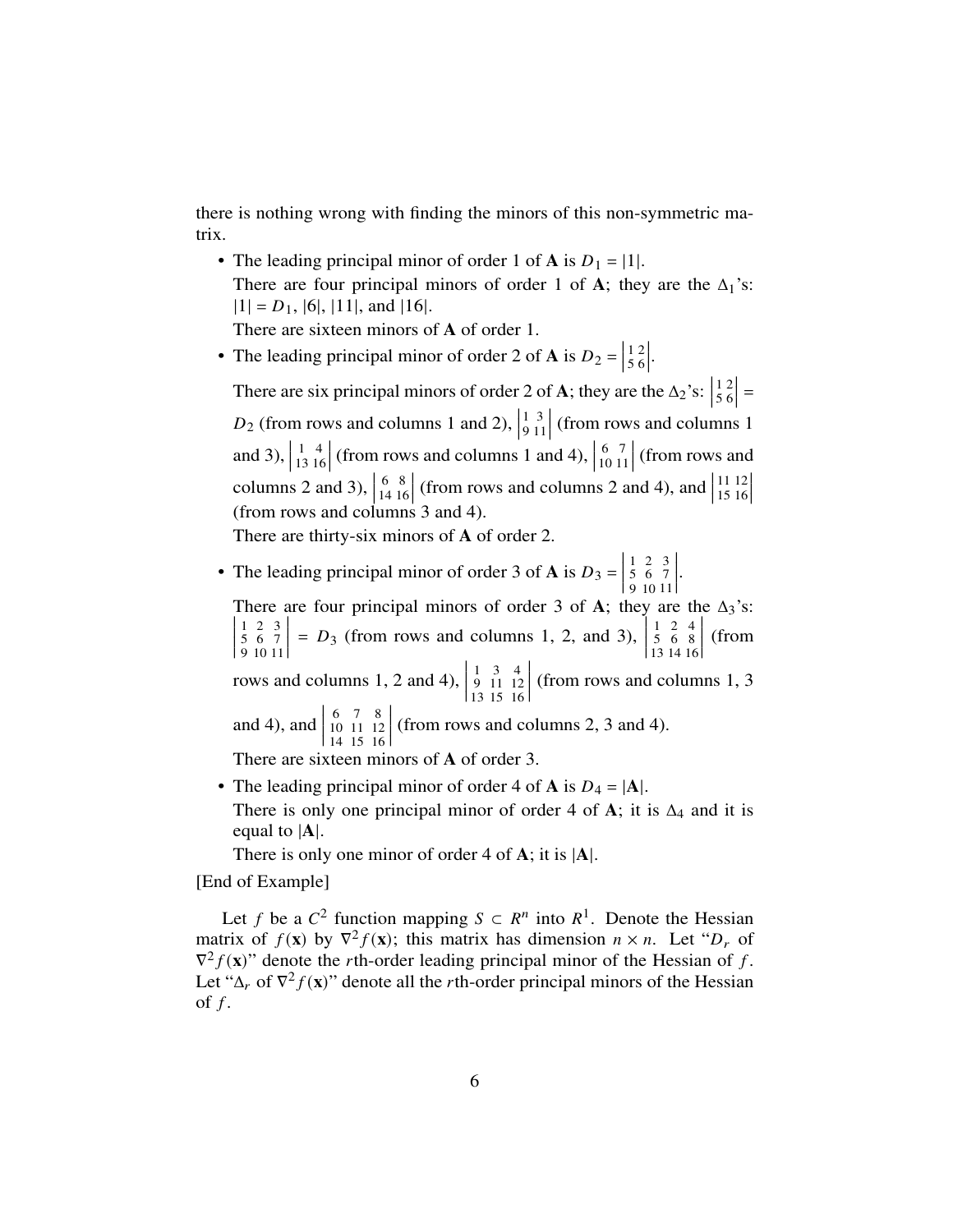Proposition 1. One has

$$
D_r \text{ of } \nabla^2 f(\mathbf{x}) > 0 \text{ for } r = 1, \dots, n \text{ and for all } \mathbf{x} \in S \tag{1}
$$

$$
\iff \nabla^2 f(\mathbf{x}) \text{ is positive definite for all } \mathbf{x} \in S \tag{2}
$$

$$
\implies f(\mathbf{x}) \text{ is strictly convex on } S. \tag{3}
$$

Also,

All the 
$$
\Delta_r
$$
 of  $\nabla^2 f(\mathbf{x}) \ge 0$  for  $r = 1, ..., n$  and for all  $\mathbf{x} \in S$  (4)

$$
\iff \nabla^2 f(\mathbf{x}) \text{ is positive semidefinite for all } \mathbf{x} \in S \tag{5}
$$

$$
\iff f(\mathbf{x}) \text{ is convex on } S. \tag{6}
$$

If  $\nabla^2 f(\mathbf{x})$  is replaced by an arbitrary symmetric matrix, it is still true that  $(1) \Longleftrightarrow (2)$  and  $(4) \Longleftrightarrow (5)$ .

As a simple example that (3) implies neither (2) nor (1) (the implication only goes in the other direction), note that if  $f(x) = x^4$  and if S is the entire real line, then since one possible value of x is zero (at which  $\nabla^2 f(x) = 12x^2$ equals zero), (1)–(6) are, respectively, False, False, True, True, True, and True.

The typical procedure is to check (1) first. If (1) doesn't apply because one of the signs was strictly negative, then the contrapositive of "(4) iff (6)" tells you that the function is not convex. (This is because each  $D_i \in \Delta_i$ .) If (1) doesn't apply because at least one of the signs was zero but none were strictly negative, then one would have to check (4). The easiest part of (4) to check is the  $\Delta_1$ 's, which are the elements on the main diagonal of  $\nabla^2 f(\mathbf{x})$ . If any of them are strictly negative, then (4) fails, so (5) and (6) fail. (I may show you a direct proof in class that if a matrix is positive semidefinite, all its diagonal terms are greater than or equal to zero, and if a matrix is positive definite, all its diagonal terms are greater than zero.)

[Note that if  $f$  is convex then  $-f$  is concave. This leads to: Proposition 1': Similarly,

$$
D_r
$$
 of  $\nabla^2 f(\mathbf{x})$  alternate in sign beginning with  $< 0$  for  $r = 1, ..., n$ 

$$
and \forall x \in S \tag{1'}
$$

$$
\iff \nabla^2 f(\mathbf{x}) \text{ is negative definite for all } \mathbf{x} \in S \tag{2'}
$$

$$
\implies f(\mathbf{x}) \text{ is strictly concave on } S. \tag{3'}
$$

Also,

All the 
$$
\Delta_r
$$
 of  $\nabla^2 f(\mathbf{x})$  alternate in sign beginning with  $\leq 0$  for  $r = 1, ..., n$   
and  $\forall \mathbf{x} \in S$  (4')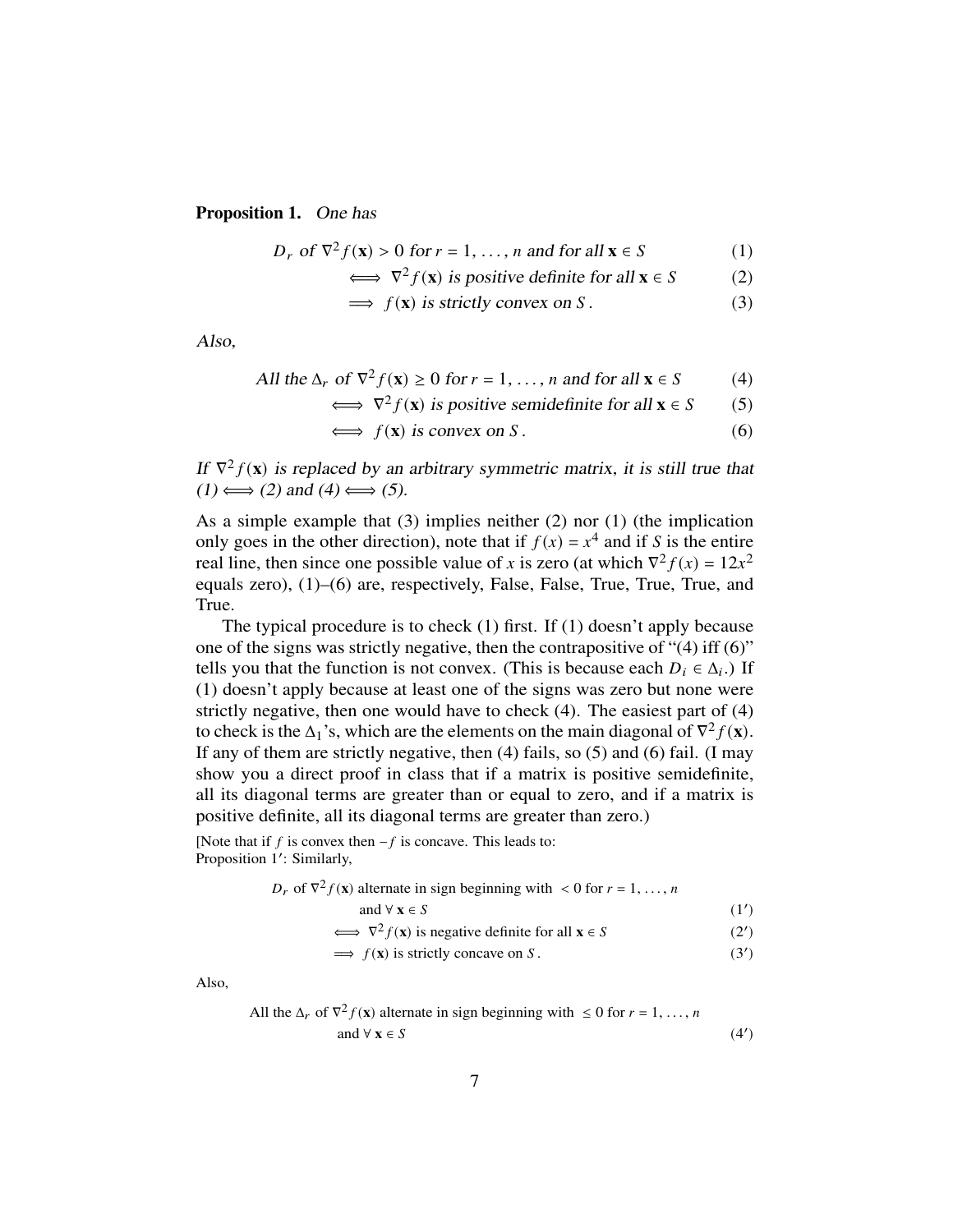$$
\iff \nabla^2 f(\mathbf{x}) \text{ is negative semidefinite for all } \mathbf{x} \in S \tag{5'}\iff f(\mathbf{x}) \text{ is concave on } S. \tag{6'}
$$

The following proposition is a test for "pseudoconvexity" and "pseudoconcavity," but for all practical purposes you should assume that pseudoconvexity is the same as quasiconvexity and pseudoconcavity is the same as quasiconcavity, so I will not even bother to define pseudoconvexity and pseudoconcavity.

**Proposition 2.** [Test of Pseudoconvexity.] Let f be a  $C^2$  function defined in an open, convex set S in  $R<sup>n</sup>$ . Define the "bordered Hessian" determinants  $\delta_r(\mathbf{x}), r = 1, \ldots, n$  by

$$
\delta_r(\mathbf{x}) = \begin{vmatrix}\n0 & f'_1(\mathbf{x}) & f'_2(\mathbf{x}) & \cdots & f'_r(\mathbf{x}) \\
f'_1(\mathbf{x}) & f''_{11}(\mathbf{x}) & f''_{12}(\mathbf{x}) & \cdots & f''_{1r}(\mathbf{x}) \\
f'_2(\mathbf{x}) & f''_{21}(\mathbf{x}) & f''_{22}(\mathbf{x}) & \cdots & f''_{2r}(\mathbf{x}) \\
\vdots & \vdots & \vdots & \ddots & \vdots \\
f'_r(\mathbf{x}) & f''_{r1}(\mathbf{x}) & f''_{r2}(\mathbf{x}) & \cdots & f''_{rr}(\mathbf{x})\n\end{vmatrix}.
$$

A sufficient condition for f to be pseudoconvex is that  $\delta_r(\mathbf{x}) < 0$  for  $r = 2$ ,  $\ldots$ , *n*, and all  $x \in S$ .

[Proposition 2': Similarly, a sufficient condition for f to be pseudoconcave is that  $\delta_r(\mathbf{x})$ alternate in sign beginning with  $> 0$  for  $r = 2, \ldots, n$ , and all  $\mathbf{x} \in S$ .

# 2. First-Order Conditions

**Proposition 3.** Suppose that  $f$ ,  $h_1$ , ...,  $h_j$ , and  $g_1$ , ...,  $g_k$  are  $C^1$  functions of *n* variables. Suppose that  $x^* \in R^n$  is a local minimum of  $f(x)$  on the constraint set defined by the  $j$  equalities and  $k$  inequalities

$$
h_1(\mathbf{x}) = 0, \quad \dots, \quad h_j(\mathbf{x}) = 0, \tag{7}
$$

$$
g_1(\mathbf{x}) \ge 0, \quad \dots, \quad g_k(\mathbf{x}) \ge 0. \tag{8}
$$

Form the Lagrangian

$$
\mathcal{L}(\mathbf{x}, \lambda, \mu) = f(\mathbf{x}) - \sum_{i=1}^{j} \lambda_i h_i(\mathbf{x}) - \sum_{i=1}^{k} \mu_i g_i(\mathbf{x}).
$$
\n(9)

Then (under certain conditions I omit here) there exist multipliers  $\lambda^*$  and  $\mu^*$  such that:

]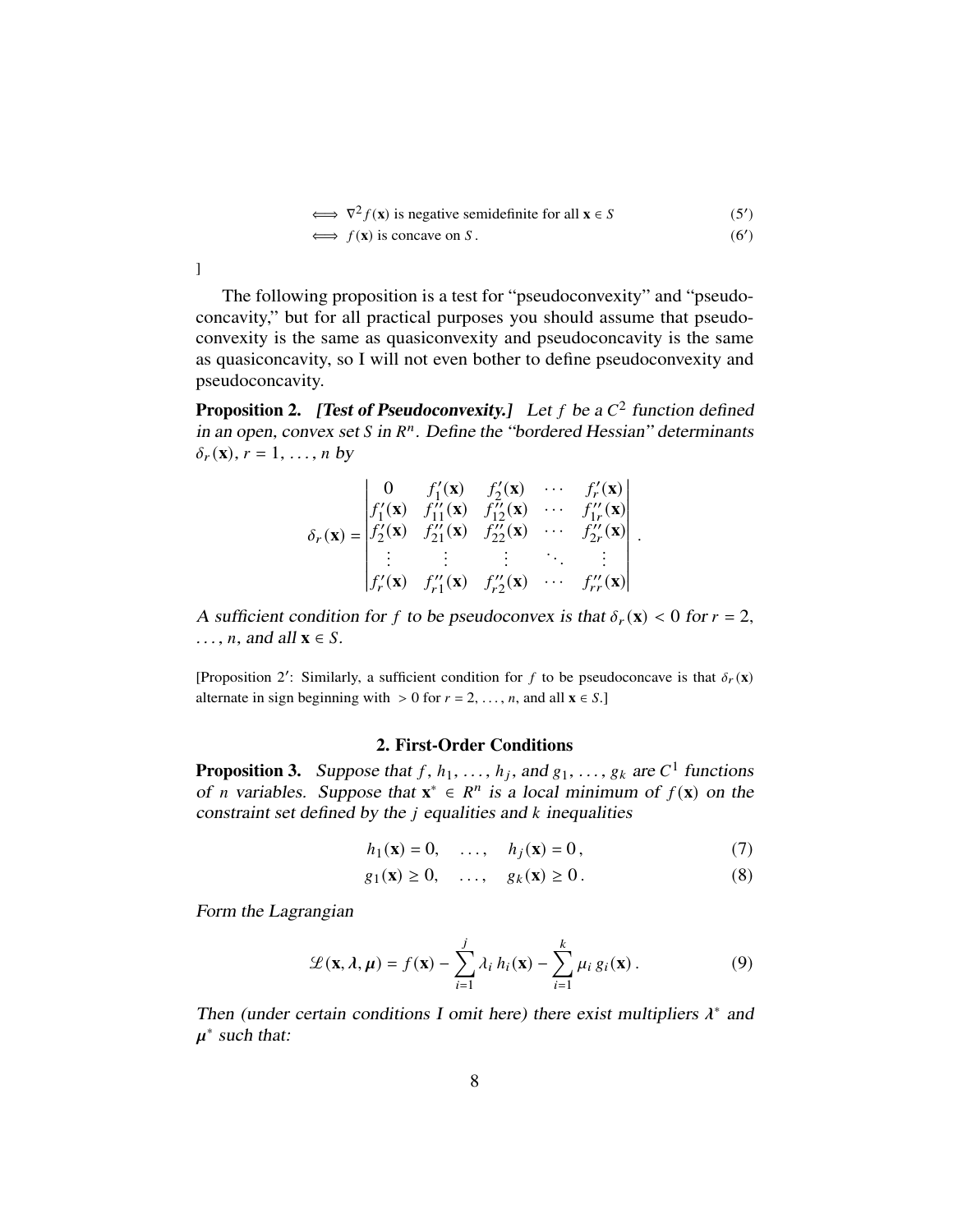- 1.  $\partial \mathcal{L}(\mathbf{x}^*, \lambda^*, \mu^*)/\partial \lambda_i = 0$  for all  $i = 1, \ldots, j$ . This is equivalent to:  $h_i(\mathbf{x}^*) = 0$  for all  $i = 1, \ldots, j$ .
- 2.  $\partial \mathcal{L}(\mathbf{x}^*, \lambda^*, \mu^*)/\partial x_i = 0$  for all  $i = 1, ..., n$ .
- 3.  $\mu_i^* \geq 0$ ,  $g_i(\mathbf{x}^*) \geq 0$ , and  $\mu_i^* g_i(\mathbf{x}^*) = 0$  for all  $i = 1, ..., k$ .

These three conditions are often called the Kuhn-Tucker conditions. The last condition is sometimes called the "complementary slackness condition."

[Proposition  $3'$ : For a maximum, change  $(8)$  to:

$$
g_1(\mathbf{x}) \le 0, \quad \dots, \quad g_k(\mathbf{x}) \le 0. \tag{8'}
$$

Then the Lagrangian is formed in the same way. Condition 1 is unchanged. Condition 2 is unchanged. Condition 3 becomes:  $\mu_i^* \geq 0$ ,  $g_i(\mathbf{x}^*) \leq 0$ , and  $\mu_i^* g_i(\mathbf{x}^*) = 0$  for all  $i = 1, ..., k$ .  $\mathbf{I}$ 

#### 3. Second-Order Conditions: Local

Let  $\mathcal L$  be the Lagrangian of the optimization problem. In Section 2, I named the Lagrange multipliers " $\lambda$ " if they were associated with one of the *j* equality constraints and " $\mu$ " if they were associated with one of the k inequality constraints. In this section: (a) ignore all the nonbinding inequality constraints at  $(x^*, \lambda^*, \mu^*)$ ; and (b) rename the Lagrange multipliers of the binding inequality constraints  $\lambda_{j+1}, \lambda_{j+2}, \ldots, \lambda_m$ , where:

 $m$  is the number of equality constraints plus the number of binding inequality constraints.

(Do not confuse this use of  $m$  with Varian's textbook's use of  $m$  as standing for income.) It is allowed to have  $m = 0$ ; if  $m = 0$  then there are no Lagrange multipliers. Denote the *m* binding Lagrange multipliers collectively by  $\lambda$ . Let there be  $n$  variables with respect to which the optimization is occurring; denote these variables collectively by x.

A function's Hessian is not unique. For example, one Hessian of  $f(x_1, x_2)$ is  $\begin{bmatrix} f''_1 \\ f''_2 \\ f''_3 \end{bmatrix}$  $f_{12}''$ <br> $f_{22}''$ and another is  $\begin{bmatrix} f_{22}^{\prime\prime} \\ f_{12}^{\prime\prime} \end{bmatrix}$  $f''_{21}$ <br> $f''_{11}$ i : the first one shows differentiation first with respect to  $x_1$  and then with respect to  $x_2$ , while the second shows differentiation first with respect to  $x_2$  and then with respect to  $x_1$ . Let  $\nabla^2 \mathcal{L}$ be the following particular Hessian of the Lagrangian: first differentiate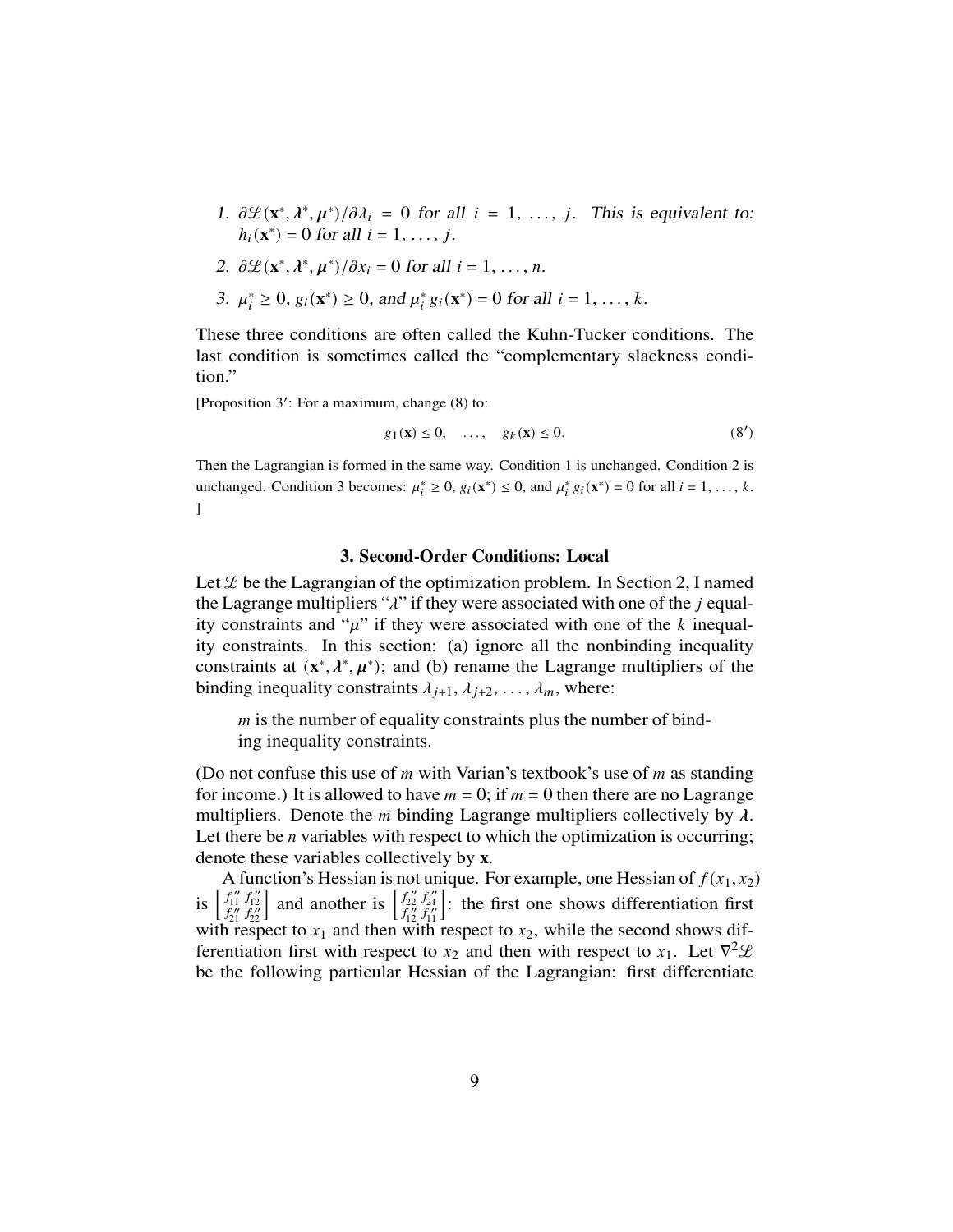$L$  with respect to all the Lagrange multipliers, then differentiate it with respect to the original variables x.

$$
\nabla^{2} \mathcal{L} = \begin{pmatrix}\n\mathcal{L}_{\lambda_{1} \lambda_{1}} & \mathcal{L}_{\lambda_{1} \lambda_{2}} & \cdots & \mathcal{L}_{\lambda_{1} \lambda_{m}} & \mathcal{L}_{\lambda_{1} \lambda_{1}} & \mathcal{L}_{\lambda_{1} \lambda_{2}} & \cdots & \mathcal{L}_{\lambda_{1} \lambda_{n}} \\
\mathcal{L}_{\lambda_{2} \lambda_{1}} & \mathcal{L}_{\lambda_{2} \lambda_{2}} & \cdots & \mathcal{L}_{\lambda_{2} \lambda_{m}} & \mathcal{L}_{\lambda_{2} \lambda_{1}} & \mathcal{L}_{\lambda_{2} \lambda_{2}} & \cdots & \mathcal{L}_{\lambda_{2} \lambda_{n}} \\
\vdots & \vdots & \ddots & \vdots & \vdots & \vdots & \vdots & \vdots \\
\mathcal{L}_{\lambda_{m} \lambda_{1}} & \mathcal{L}_{\lambda_{m} \lambda_{2}} & \cdots & \mathcal{L}_{\lambda_{m} \lambda_{m}} & \mathcal{L}_{\lambda_{m} \lambda_{1}} & \mathcal{L}_{\lambda_{m} \lambda_{2}} & \cdots & \mathcal{L}_{\lambda_{m} \lambda_{m}} \\
\vdots & \vdots & \ddots & \vdots & \vdots & \vdots & \vdots \\
\mathcal{L}_{\lambda_{m} \lambda_{1}} & \mathcal{L}_{\lambda_{m} \lambda_{2}} & \cdots & \mathcal{L}_{\lambda_{m} \lambda_{m}} & \mathcal{L}_{\lambda_{m} \lambda_{1}} & \mathcal{L}_{\lambda_{m} \lambda_{2}} & \cdots & \mathcal{L}_{\lambda_{m} \lambda_{m}} \\
\mathcal{L}_{\lambda_{1} \lambda_{1}} & \mathcal{L}_{\lambda_{1} \lambda_{2}} & \cdots & \mathcal{L}_{\lambda_{1} \lambda_{m}} & \mathcal{L}_{\lambda_{1} \lambda_{1}} & \mathcal{L}_{\lambda_{1} \lambda_{1}} & \mathcal{L}_{\lambda_{1} \lambda_{2}} & \cdots & \mathcal{L}_{\lambda_{1} \lambda_{n}} \\
\vdots & \vdots & \vdots & \ddots & \vdots & \vdots & \vdots & \vdots \\
\mathcal{L}_{\lambda_{n} \lambda_{1}} & \mathcal{L}_{\lambda_{n} \lambda_{2}} & \cdots & \mathcal{L}_{\lambda_{n} \lambda_{m}} & \mathcal{L}_{\lambda_{2} \lambda_{1}} & \mathcal{L}_{\lambda
$$

If you do this right,  $\nabla^2 \mathcal{L}$  should have an  $m \times m$  zero matrix in its upper left-hand corner:

$$
\nabla^2 \mathcal{L} = \begin{pmatrix} \mathcal{L}_{\lambda\lambda}^{\prime\prime} & \mathcal{L}_{\lambda x}^{\prime\prime} \\ \mathcal{L}_{\lambda\lambda}^{\prime\prime} & \mathcal{L}_{xx}^{\prime\prime} \end{pmatrix} = \begin{pmatrix} \mathbf{0} & \mathcal{L}_{\lambda x}^{\prime\prime} \\ \mathcal{L}_{\lambda x}^{\prime\prime\prime} & \mathcal{L}_{xx}^{\prime\prime} \end{pmatrix}
$$

where  $\mathcal{L}_{\lambda x}^{\prime\prime}$  is an  $m \times n$  matrix and where a '*T*' superscript denotes the transpose.

One has the following result:

**Proposition 4.** A sufficient condition for the point  $(x^*, \lambda^*)$  identified in Proposition 3 to be a strict local minimum is that  $(-1)^m$  has the same sign as all of the following when they are evaluated at  $(\mathbf{x}^*, \lambda^*)$ :  $D_{2m+1}$  of  $\nabla^2 \mathcal{L}$ ,  $D_{2m+2}$  of  $\nabla^2 \mathcal{L}, \ldots, D_{m+n}$  of  $\nabla^2 \mathcal{L}$ .

If  $m = 0$ , this is equivalent to the condition that  $\nabla^2 \mathcal{L}$  (which in such a case equals  $\nabla^2 f(\mathbf{x})$ ) be *positive definite*, which occurs only if  $f(\mathbf{x})$  is strictly convex.

[Proposition 4': Similarly, one will have a strict local maximum if, when they are evaluated at  $(x^*, \lambda^*)$ , the following alternate in sign beginning with the sign of  $(-1)^{m+1}$ :  $D_{2m+1}$  of  $\nabla^2 \mathcal{L}, D_{2m+2}$  of  $\nabla^2 \mathcal{L}, \ldots, D_{m+n}$  of  $\nabla^2 \mathcal{L}.$ 

There is a second-order necessary condition for a minimum, also:

**Proposition 5.** If  $m > 0$ , define " $\widehat{\Delta}_i$  of  $\nabla^2 \mathcal{L}$ " to be the subset of " $\Delta_i$  of  $\nabla^2 \mathcal{L}$ " formed by only considering those " $\Delta_i$  of  $\nabla^2 \mathcal{L}$ " which retain (parts of) the first *m* rows and first *m* columns of  $\nabla^2 \mathcal{L}$ . (If *m* = 0, there is no difference between the  $\Delta$ 's and the  $\widehat{\Delta}$ 's.)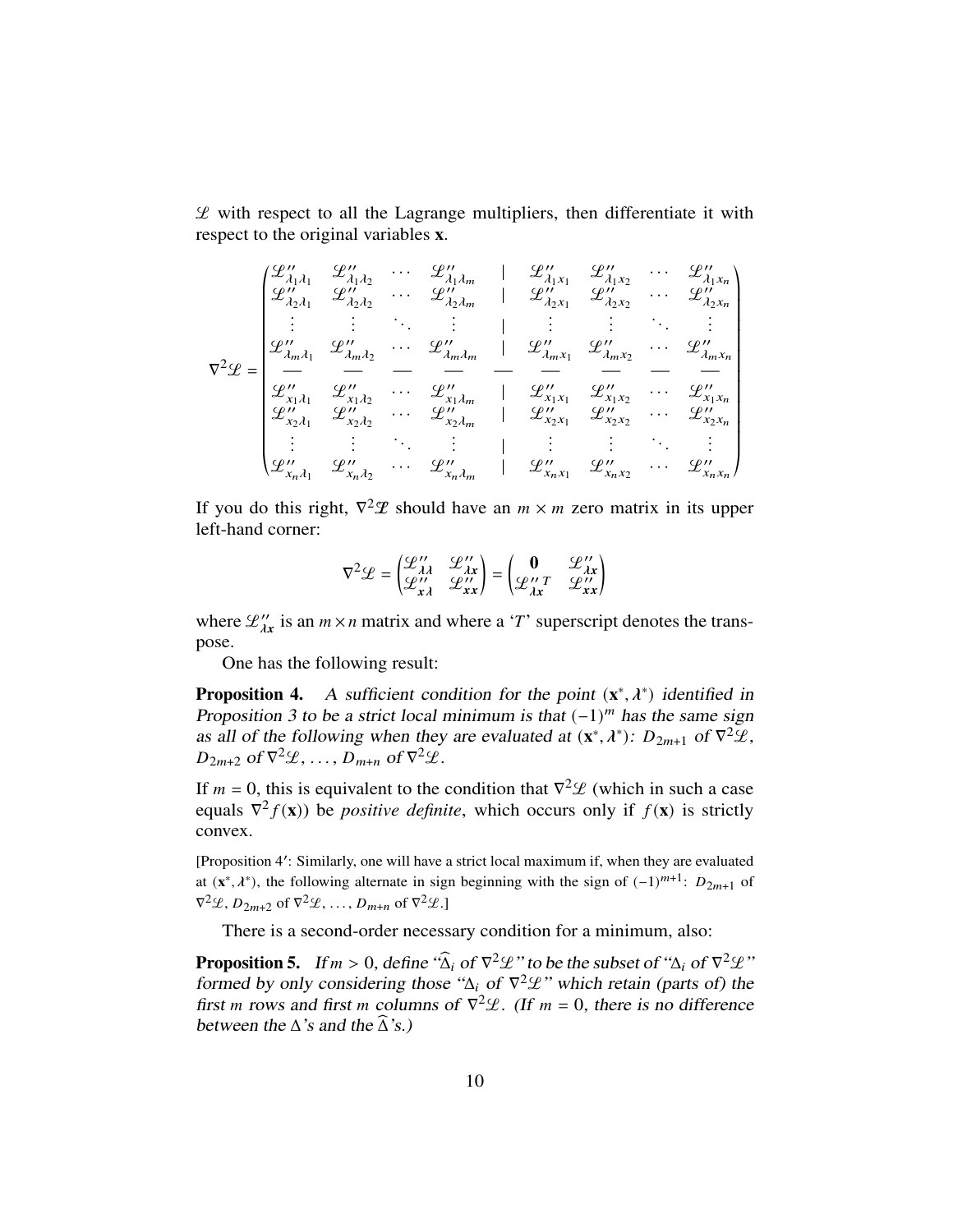Then a necessary condition for the point  $(x^*, \lambda^*)$  identified in Proposition 3 to be a local minimum is that  $((-1)^m$  or zero" have the same sign as all of the following when they are evaluated at  $(\mathbf{x}^*, \lambda^*)$ :  $\widehat{\Delta}_{2m+1}$  of  $\nabla^2 \mathcal{L}$ ,  $\widehat{\Delta}_{2m+2}$  of  $\nabla^2 \mathcal{L}, \ldots, \widehat{\Delta}_{m+n}$  of  $\nabla^2 \mathcal{L}.$ 

The typical procedure is to check Proposition 4 first. If Proposition 4 doesn't apply because one of the signs was strictly the same as  $(-1)^{m+1}$ , then Proposition 5 tells you that  $(x^*, \lambda^*)$  is not a local minimum point. (This is because each  $D_i \in \widehat{\Delta}_i$ .)

[Proposition 5': The version of Proposition 5 for a local maximum requires that the following, if they are evaluated at  $(x^*, \lambda^*)$ , alternate in sign beginning with the sign of " $(-1)^{m+1}$ or zero" (then having the sign of " $(-1)^{m+2}$  or zero" and so forth):  $\hat{\Delta}_{2m+1}$  of  $\nabla^2 \mathcal{L}, \hat{\Delta}_{2m+2}$  of  $\nabla^2 \mathcal{L}, \ldots, \widehat{\Delta}_{m+n}$  of  $\nabla^2 \mathcal{L}.$ 

# 4. Second-Order Conditions: Global

Let  $(x^*, \lambda^*)$  be a point identified in Proposition 3. Let *j* be the number of equality constraints and  $k$  be the number of inequality constraints.

- 1. If  $j = k = 0$  (an **unconstrained** problem) and  $f(\mathbf{x})$  is convex for all x, then  $x^*$  is a global minimum point of  $f$  in  $S$ . (The converse also holds.) Furthermore, if  $j = k = 0$  and  $f(x)$  is *strictly* convex for all x, then  $x^*$  is the **unique** global minimum point of  $f$  in  $S$ . (The converse also holds.)
- 2. If  $k = 0$  (only equality constraints) and if  $\mathcal{L}(\mathbf{x}, \lambda)$  is "convex in  $\mathbf{x}$ " (that is,  $\mathcal{L}(\mathbf{x}, \lambda)$  is convex when considering all the components of  $\lambda$ to be constants instead of variables), then  $x^*$  is a global constrained **minimum** point of f. Furthermore, if  $k = 0$  and  $\mathcal{L}(\mathbf{x})$  is *strictly* convex in **x**, then  $x^*$  is the **unique** global constrained minimum point of  $f$ .

[Aside: Similarly, using the problem defined in Proposition 3' and (8'):

- 1'. If  $j = k = 0$  (an unconstrained problem) and  $f(x)$  is concave, then  $x^*$  is a global **maximum** point of f in S. (The converse also holds.) Furthermore, if  $j = k = 0$  and  $f(\mathbf{x})$  is *strictly* concave, then  $\mathbf{x}^*$  is the **unique** global maximum point of  $f$  in  $S$ . (The converse also holds.)
- 2'. If  $k = 0$  (only equality constraints) and  $\mathcal{L}(x)$  is concave in x, then  $x^*$  is a global constrained maximum point of f. Furthermore, if  $k = 0$  and  $\mathcal{L}(x)$  is *strictly* concave in **x**, then  $x^*$  is the **unique** global constrained maximum point of f.
- ]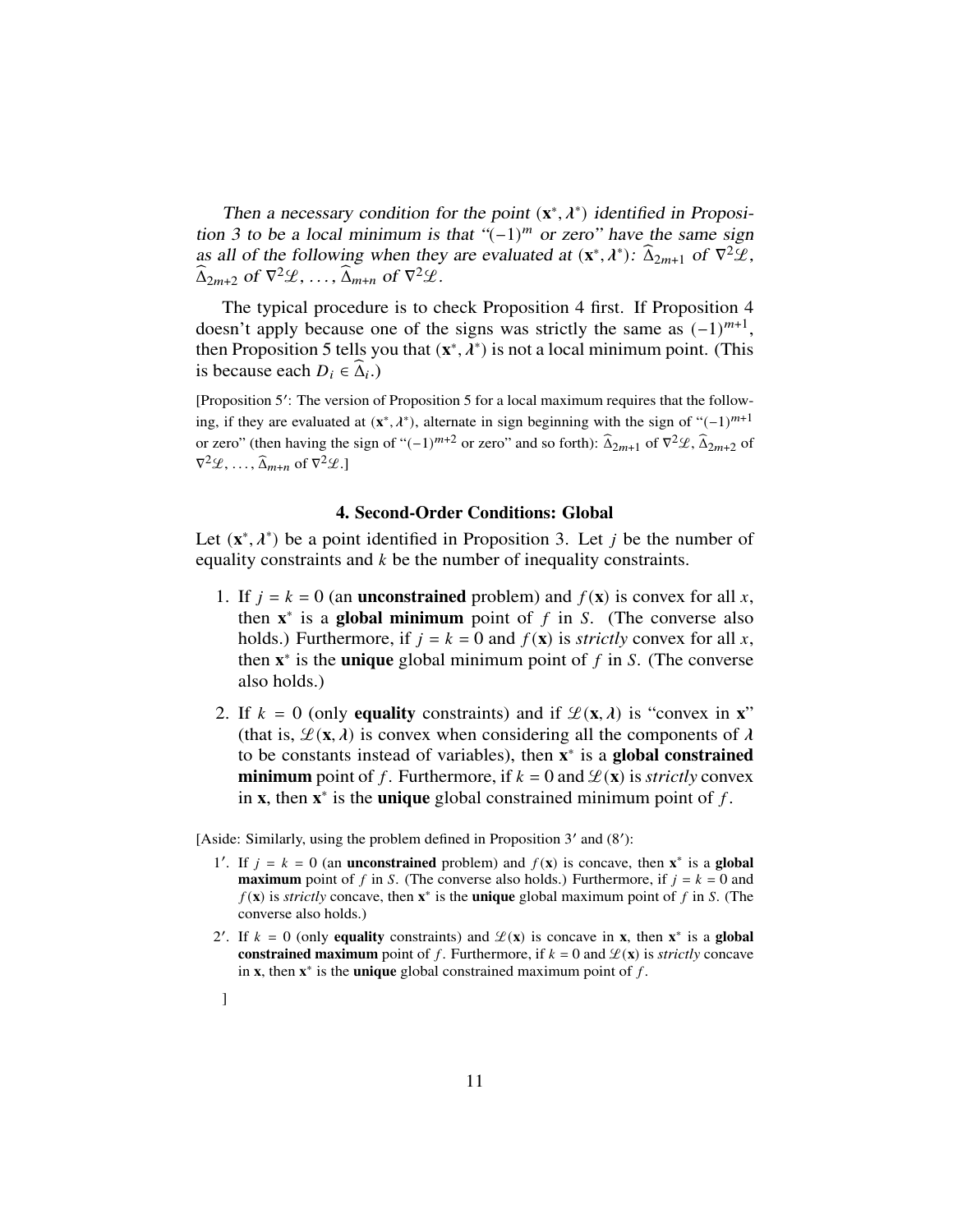# 5. Comparative Statics

Let  $x \in \mathbb{R}^n$  denote the endogenous (or "dependent") variables in a model and let  $y \in \mathbb{R}^m$  denote the exogenous (or "independent") variables in that model. Suppose the model is described by a general system of equations of the form

$$
f_1(\mathbf{x}, \mathbf{y}) = 0
$$
  
\n
$$
f_2(\mathbf{x}, \mathbf{y}) = 0
$$
  
\n
$$
\vdots
$$
  
\n
$$
f_n(\mathbf{x}, \mathbf{y}) = 0.
$$
\n(10)

This is called the "structural form" because it defines x as an *implicit* function of y; if one could solve the system for x as an *explicit* function of y, one would obtain the "reduced form" of the system. Often it is impossible to solve for the reduced form.

Taking the differential of both sides of each equation results in<sup>3</sup>

$$
\frac{\partial f_1}{\partial x_1} dx_1 + \dots + \frac{\partial f_1}{\partial x_n} dx_n + \frac{\partial f_1}{\partial y_1} dy_1 + \dots + \frac{\partial f_1}{\partial y_m} dy_m = 0
$$
\n
$$
\vdots \qquad \vdots \qquad \vdots \qquad \vdots \qquad \vdots \qquad \vdots
$$
\n
$$
\frac{\partial f_n}{\partial x_1} dx_1 + \dots + \frac{\partial f_n}{\partial x_n} dx_n + \frac{\partial f_n}{\partial y_1} dy_1 + \dots + \frac{\partial f_n}{\partial y_m} dy_m = 0.
$$
\n(11)

Moving the last  *terms in each equation to the right (in order to isolate* the differentials of the endogenous variables, so those differentials can be solved for), and rewriting in matrix form, results in

$$
\begin{pmatrix}\n\frac{\partial f_1}{\partial x_1} & \cdots & \frac{\partial f_1}{\partial x_n} \\
\vdots & \ddots & \vdots \\
\frac{\partial f_n}{\partial x_1} & \cdots & \frac{\partial f_n}{\partial x_n}\n\end{pmatrix}\n\begin{pmatrix}\ndx_1 \\
\vdots \\
dx_n\n\end{pmatrix} = -\begin{pmatrix}\n\frac{\partial f_1}{\partial y_1} \\
\vdots \\
\frac{\partial f_n}{\partial y_1}\n\end{pmatrix} dy_1 - \cdots - \begin{pmatrix}\n\frac{\partial f_1}{\partial y_m} \\
\vdots \\
\frac{\partial f_n}{\partial y_m}\n\end{pmatrix} dy_m.
$$
\n(12)

Let  $J$  denote the matrix on the left-hand side of  $(12)$ . (This matrix is a "Jacobian matrix.") If **J** is invertible then we can solve for  $dx_1, dx_2, \ldots, dx_n$ 

 $3$ Do not omit the " = 0" parts of (11). If you omit them, you have only taken the differential of one side of (10) instead of both sides of (10), and you would not be able to make any further progress.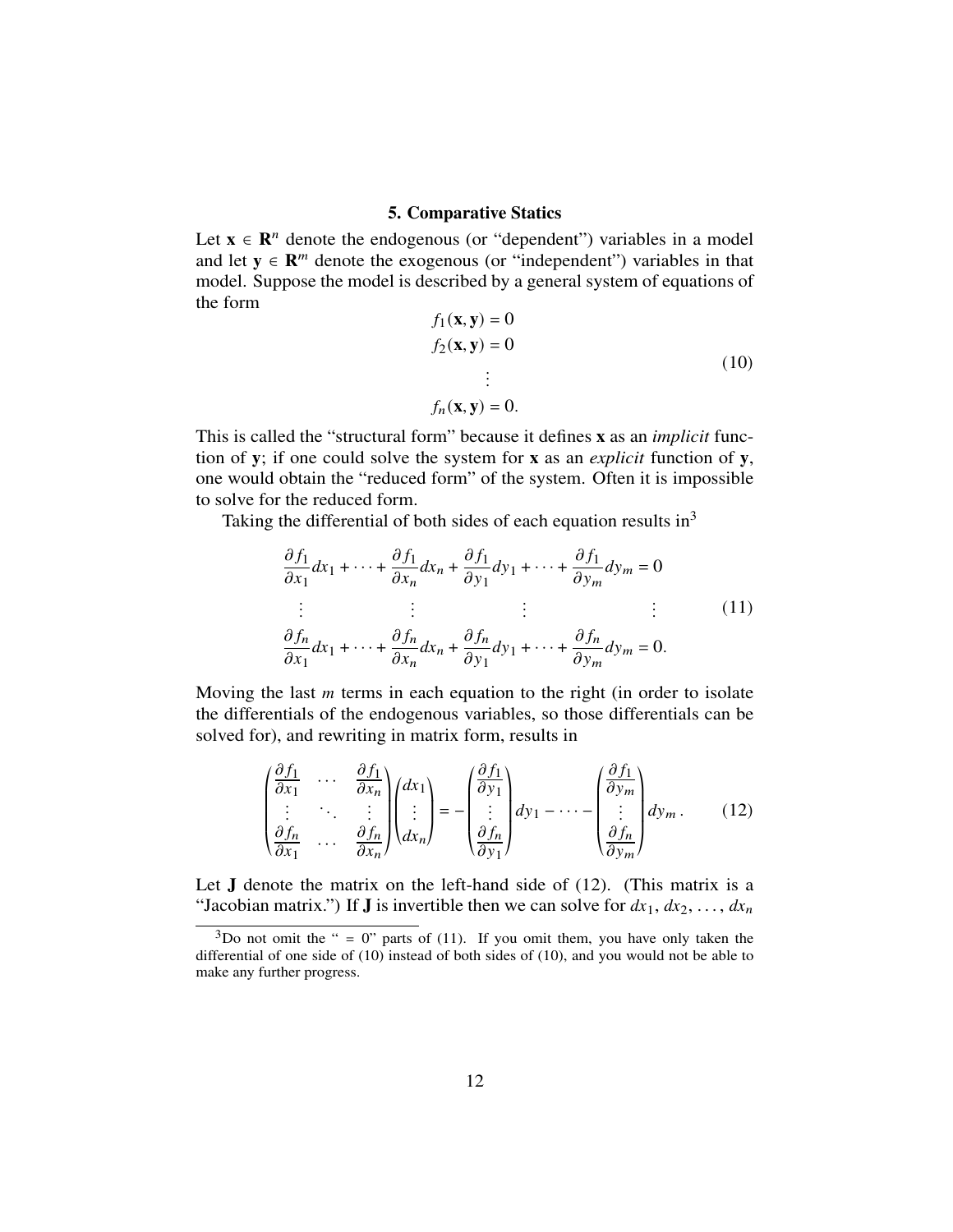as a function of  $dy_1$ ,  $dy_2$ , ...,  $dy_m$  as follows:

$$
\begin{pmatrix} dx_1 \\ \vdots \\ dx_n \end{pmatrix} = -\mathbf{J}^{-1} \begin{pmatrix} \frac{\partial f_1}{\partial y_1} \\ \vdots \\ \frac{\partial f_n}{\partial y_1} \end{pmatrix} dy_1 - \dots - \mathbf{J}^{-1} \begin{pmatrix} \frac{\partial f_1}{\partial y_m} \\ \vdots \\ \frac{\partial f_n}{\partial y_m} \end{pmatrix} dy_m.
$$
 (13)

Alternatively and more commonly, (12) is solved using Cramer's Rule, especially in the many problems in which most of the  $dy$ 's are zero.

Consider the common problem of determining the sign of  $\partial x_i/\partial y_j$  from (12). The easiest way to do this, if (10) are the first-order conditions of an optimization problem (which in microeconomics is usually the case), is usually to solve (12) using Cramer's Rule. Then  $\partial x_i/\partial y_j$  would have the form

$$
\frac{\text{numerator}}{|\mathbf{J}|} \tag{14}
$$

In such cases, the second-order conditions of the optimization problem usually determine the sign of |J|; then all that remains in order to determine the sign of  $dx_i/dy_j$  is to find the sign of the numerator of (14).

#### 6. The Value Function and the Envelope Theorem

Consider the problem of maximizing a function  $f$  over endogenous variables x given exogenous variables c and constraints  $h_1(x, c) = 0$ ,  $h_2(x, c) =$  $0, \ldots, h_i(\mathbf{x}, \mathbf{c}) = 0$ . The "(optimized) value function" for this problem is defined as

$$
f^*(\mathbf{c}) = \max_{\mathbf{x}} f(\mathbf{x}, \mathbf{c}) \quad \text{such that} \quad h_1(\mathbf{x}, \mathbf{c}) = 0, \quad h_2(\mathbf{x}, \mathbf{c}) = 0, \quad \dots, \quad h_j(\mathbf{x}, \mathbf{c}) = 0.
$$
 (15)

Equivalently, if  $x^*$  is the solution to the maximization problem in (15), then

$$
f^*(\mathbf{c}) = f(\mathbf{x}^*(\mathbf{c}), \mathbf{c}) \,. \tag{16}
$$

Let  $\mathcal L$  be the Lagrangian function (9) for the maximization problem in (15). The "Envelope Theorem" states that

$$
\frac{\partial f^*}{\partial c_i} = \frac{\partial \mathcal{L}^*}{\partial c_i} \tag{17}
$$

where  $\mathcal{L}^*$  is  $\mathcal{L}$  evaluated at  $(\mathbf{x}^*, \mathbf{c})$ .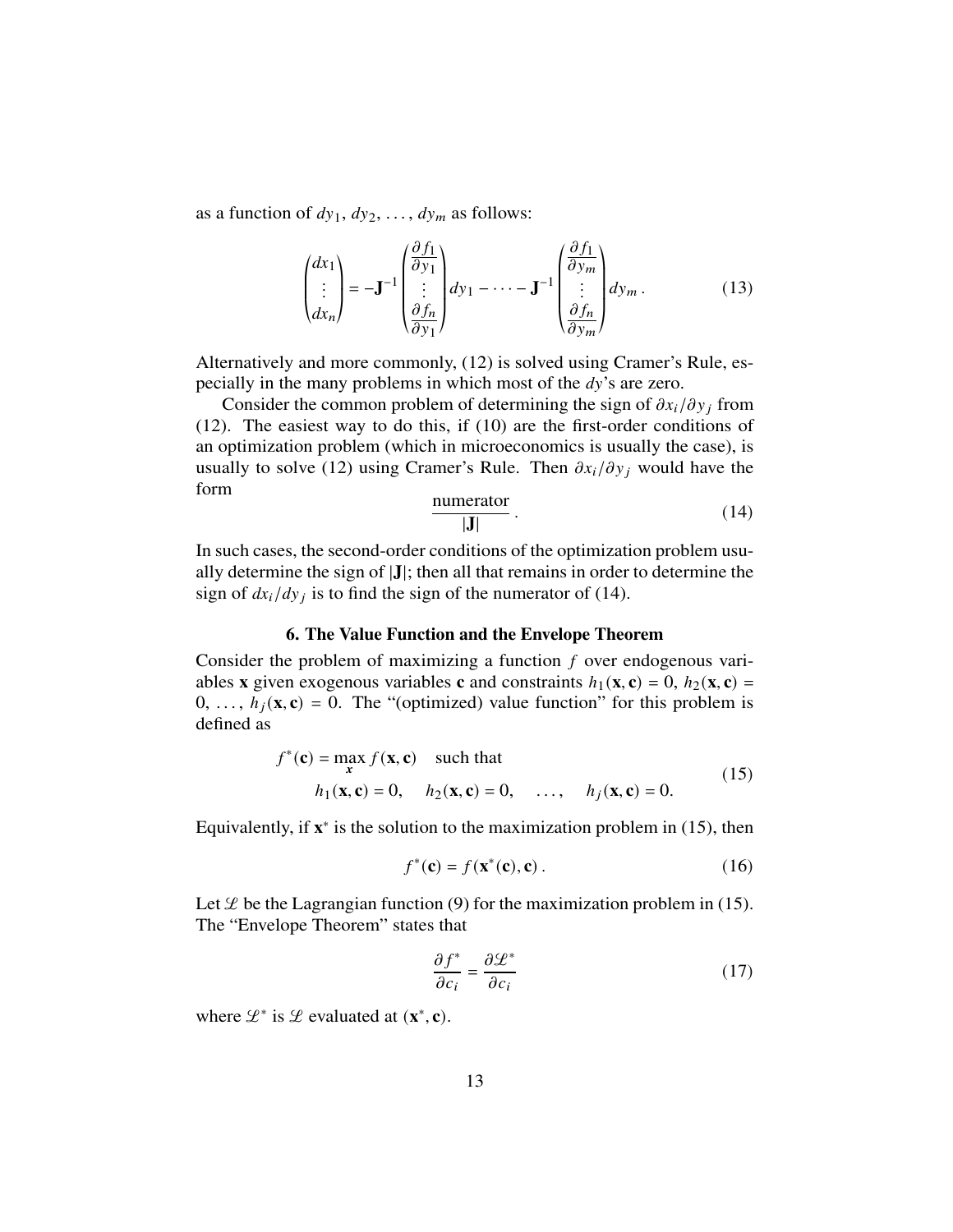Consider the special case of (15) in which  $f(\mathbf{x}, \mathbf{c})$  does not depend on  $\mathbf{c}$ and in which the constraints take the form

$$
h_1(\mathbf{x}) - c_1 = 0, \quad \dots, \quad h_j(\mathbf{x}) - c_j = 0. \tag{18}
$$

Then (17) implies that

$$
\frac{\partial f^*}{\partial c_i} = \frac{\partial \mathcal{L}^*}{\partial c_i} = \lambda_i^* \,. \tag{19}
$$

This is often used to give an interpretation of  $\lambda_i^*$  as a "shadow price" of  $c_i$ .

# 7. Probability Theory

All the probability theory that is required for this course is an understanding of how to compute the expected value of a discrete or continuous random variable. A superficial understanding will suffice, but some students might be interested in a more careful treatment, which I give below. However, I still will not be giving a fully satisfactory treatment, because that requires measure theory, Borel sets, and other advanced mathematics; such a treatment is given for example in Chapter 1 of Malliaris and Brock's 1982 textbook "Stochastic Methods in Economics and Finance."

Let the set of possible outcomes of an uncertain event be called the "sample space" and be denoted by  $\Omega$ . We will first suppose that the number of elements in  $\Omega$  is finite or countably infinite.

With each element  $\omega \in \Omega$  associate a real number  $X(\omega)$ . For example, if Ω is a deck of playing cards and each  $ω$  is one card, then  $X(ω)$  might be 1 when  $\omega$  is the 2 of Hearts, 10 when  $\omega$  is the Jack of Hearts, 14 when  $\omega$  is the 2 of Spades, and so forth. The function  $X : \Omega \to \mathbf{R}$  is called a "discrete" random variable."

Let Pr( $\omega$ ) denote the probability that  $\omega$  occurs. Let the function  $f(x)$ :  $\mathbf{R} \rightarrow [0, 1]$  be defined by

$$
f(x) = \Pr{\omega : X(\omega) = x}.
$$

The function  $f$  is called the "probability distribution" of the discrete random variable  $X$ . One has

$$
\sum_{x \in \mathbf{R}} f(x) = 1 \, .
$$

The "expected value" of the random variable (also called the "mean" of the random variable or the "average" of the random variable) is defined to be

$$
E(X) = \sum_{x \in \mathbf{R}} x f(x) \, .
$$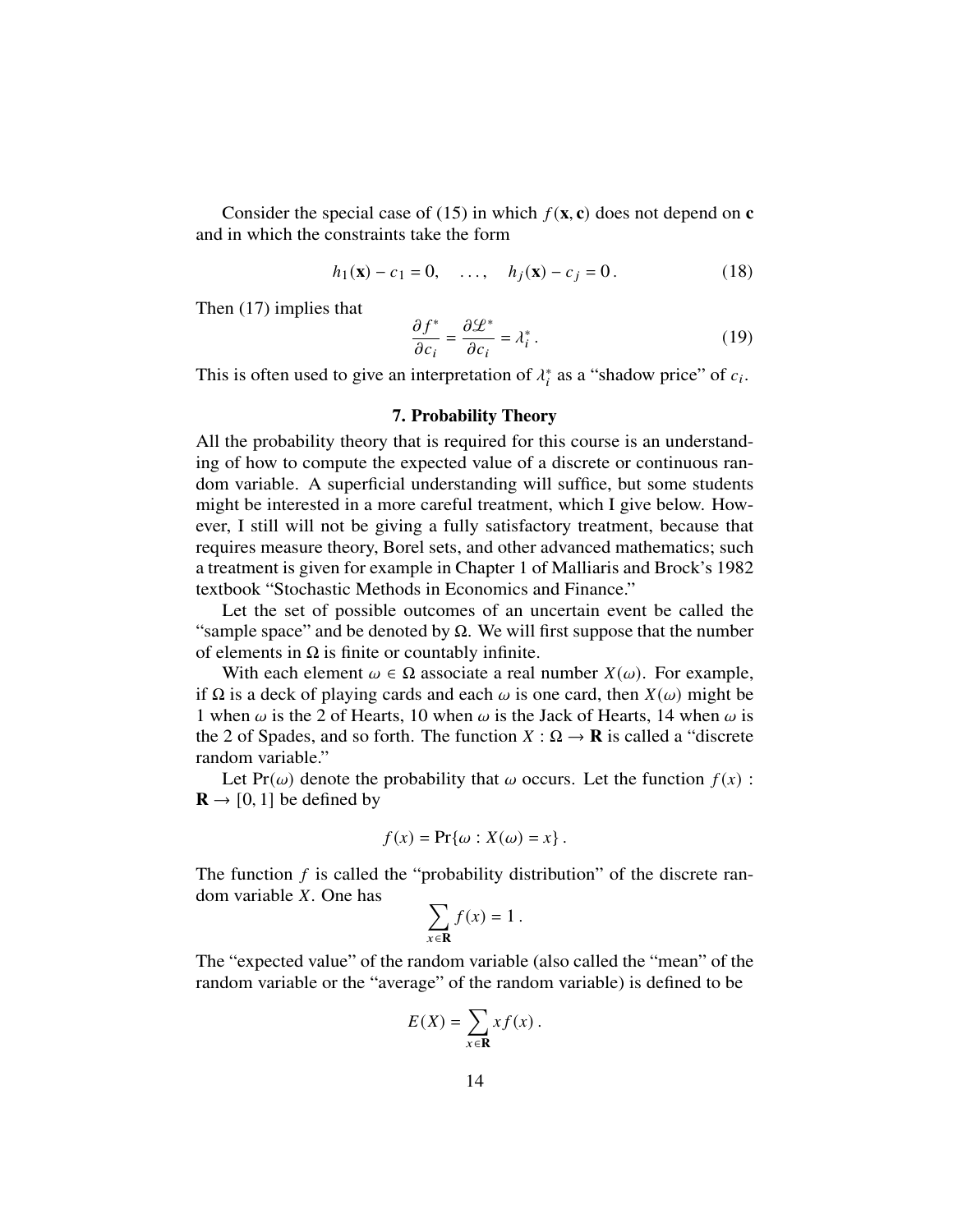For example, consider the outcome of a roll of a die. The set of outcomes, in no particular order, is  $\Omega = \{3, 1, 5, 4, 6, 2\}$ . Let the "first" outcome be  $\omega_1$  = 3, the "second" outcome be  $\omega_2$  = 1, and so forth, so the sixth outcome is  $\omega_6 = 2$ . Define the random variable  $X(\omega)$  in the following way:  $X(\omega_1) =$  $3^2 = x_1, X(\omega_2) = 1^2 = x_2, ..., X(\omega_6) = 2^2 = x_6$ . If in addition the die is fair (so all the outcomes occur with probability  $1/6$ ), then the expected value of  $X$  is

$$
\sum_{i=1}^{6} x_i f(x_i) = 3^2 \cdot \frac{1}{6} + 1^2 \cdot \frac{1}{6} + 5^2 \cdot \frac{1}{6} + 4^2 \cdot \frac{1}{6} + 6^2 \cdot \frac{1}{6} + 2^2 \cdot \frac{1}{6}
$$

$$
= \frac{1}{6} \cdot (9 + 1 + 25 + 16 + 36 + 4) = 91/6 = 15\frac{1}{6}.
$$

For another example, again consider the outcome of a roll of a die. This time write the set of outcomes as  $\Omega = \{1, 2, 3, 4, 5, 6\}$ . Let the "first" outcome be  $\omega_1 = 1$ , the "second" outcome be  $\omega_2 = 2$ , and so forth, so the sixth outcome is  $\omega_6 = 6$ . Define the random variable  $Y(\omega)$  in the following way:  $Y(\omega_1) = 1 = y_1, Y(\omega_2) = 2 = y_2, ..., Y(\omega_6) = 6 = y_6$ . If in addition the die is fair (so all the outcomes occur with probability  $1/6$ ), then the expected value of  $Y$  is

$$
\sum_{i=1}^{6} y_i f(y_i) = 1 \cdot \frac{1}{6} + 2 \cdot \frac{1}{6} + \dots + 6 \cdot \frac{1}{6}
$$

$$
= \frac{1}{6} \cdot (1 + 2 + 3 + 4 + 5 + 6) = 21/6 = 3.5.
$$

This completes our treatment of the case when the number of elements in  $\Omega$  is finite or countably infinite. Now suppose instead that the number of elements in  $\Omega$  is uncountably infinite.

Furthermore, suppose that to each element  $\omega \in \Omega$  we can associate a real number  $X(\omega)$ . For example, if  $\omega$  is the color of paint in a paint can which we find together with many other paint cans in an abandoned building, then  $\Omega$  is the set of all possible colors in the abandoned cans, and if red is one's favorite color, then  $X(\omega)$  might be the grams of red pigment contained in the first abandoned paint can. The function  $X : \Omega \to \mathbf{R}$  is called a "continuous" random variable."

Let the function  $F(x) : \mathbf{R} \to [0, 1]$  be defined by

$$
F(x) = \Pr\{\omega : X(\omega) \le x\}.
$$

The function  $F$  is called the "cumulative probability density function," or CDF, of the continuous random variable X. (In the example,  $CDF(x)$  is the